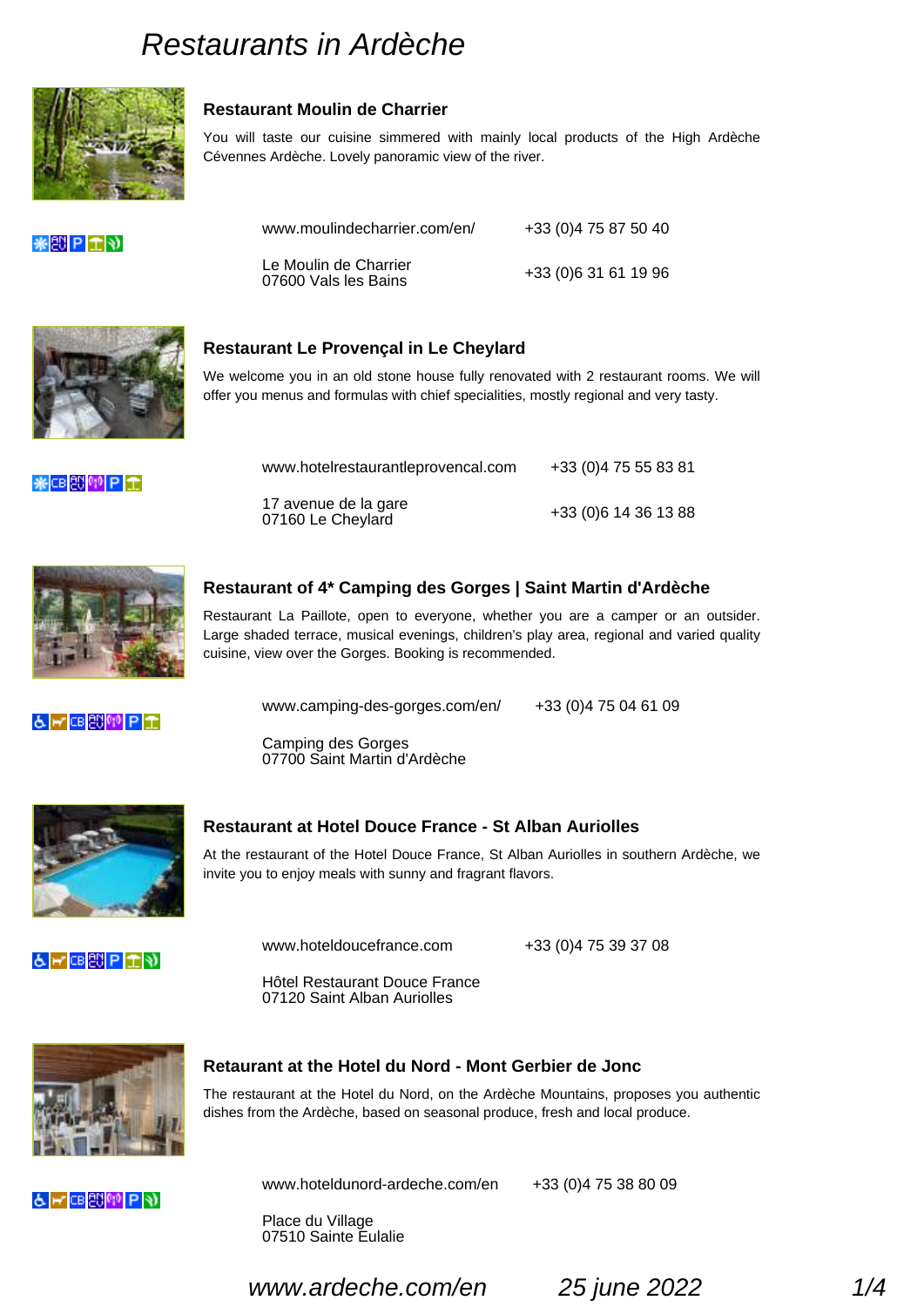Restaurant local products of Tour de Brison - Sanilhac

At the restaurant of La Tour de Brison, you will discover a refined and flavoursome cuisine of, with the beautiful scenery of southern Ardèche panorama.

www.belinbrison.com +33 (0)4 75 39 29 00

La Chapelette 07110 Largentière



## Relais St Germain | Restaurant/Pizzeria 15 min from Aubenas

All year long, from Monday noon to Saturday evening, we welcome you in Saint Germain on the RN102 between Aubenas and Montélimar. Menus, formulas, mixed salads, meats, fish, pasta, pizzas cooked over a wood fire. 2 restaurant rooms, 1 covered terrace.

www.relais-saint-germain.com +33 (0)4 75 94 74 98

65 chemin de la Claduegne 07170 Saint Germain



## Restaurant Clos Charmant - Vallon Pont d'Arc

Welcome to the restaurant of the hotel "Le Clos Charmant", with shaded terrace, located 200 meters from the center of Vallon Pont d'Arc.

www.lecloscharmant.com +33 (0)4 75 88 13 36

66 boulevard Peschaire Alizon 07150 Vallon Pont d'Arc

#### Bellevue restaurant - 150 meters from the beach

The restaurant of the Hotel Bellevue, at Saint Martin d'Ardèche, offers traditional cuisine and specialties from the Ardèche, to the menu or "à la carte", in a relaxed atmosphere.

www.hotel-bellevue-restaurant.com +33 (0)4 75 04 66 72

Hôtel-Restaurant Bellevue 07700 Saint Martin d'Ardèche

# Auberge Chez Laurette - Café and Restaurant in Saint Remèze

Authentic "terroir" restaurant, you will be seduced by the quality and deliciousness of Laurette's dishes, entirely homemade with fresh and local products. Terrace in summer and cozy room in winter. Menus, Carte and Aperitif to share.

www.aubergechezlaurette.com +33 (0)4 75 46 14 15

130 route de Vallon 07700 Saint Remèze

www.ardeche.com/en 25 june 2022 2/4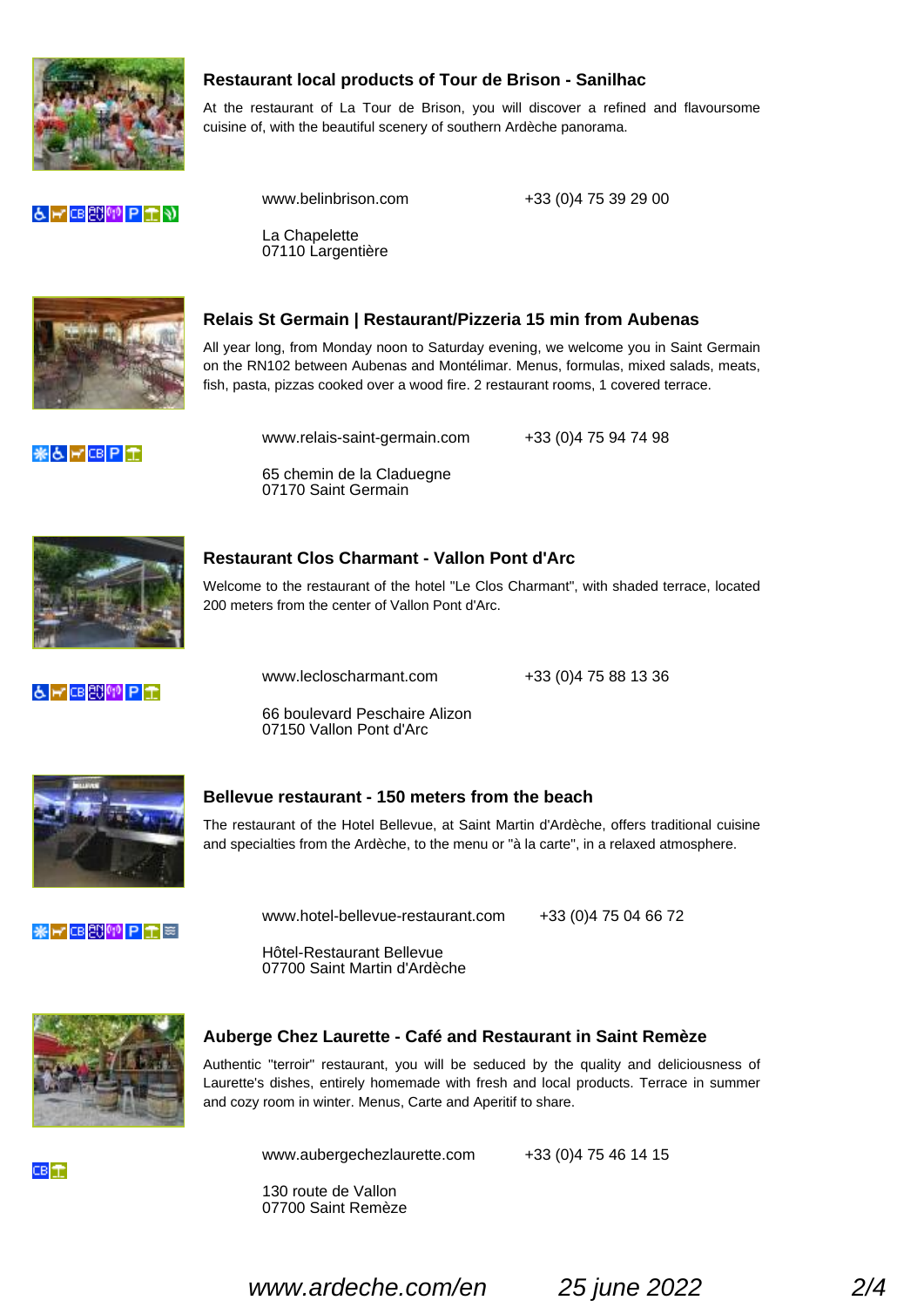Restaurant La Mère Biquette - Saint Pons

In a mansion of character, the hotel's restaurant \*\*\* La Mère Biquette prepares and revisits the Ardèche specialties (maoüche, goat stew, bombine ...) according to seasonal products.

www.merebiquette.fr/en/ +33 (0)4 75 36 72 61

Les Allignols 07580 Saint Pons



## Restaurant Le Clos des Bruyères - Vallon Pont d'Arc

At the restaurant of the Hotel Le Clos des Bruyeres 3 \*, you taste authentic flavors typical of Ardèche, with varied menus and selection of Vins de Pays, terrace or in air-conditioned room.

www.closdesbruyeres.fr/en/ +33 (0)4 75 37 18 85

Route des Gorges 07150 Vallon Pont d'Arc



### Le Grillou - Restaurant Pizzeria / Bar / Glacier in Rosières

Salads, pizzas, kebabs, menus, à la carte dishes, daily specials for lunch, cocktails, ice cream, waffles, pancakes throughout the day, breakfast in the morning. Large terrace with play area for toddlers.

www.restaurantlegrillou.com +33 (0)4 75 89 23 38

570 route de Joyeuse 07260 Rosières

#### Restaurant of Camping Drobie in Sablières - Southern Ardèche

The restaurant La Drobie welcomes you to enjoy traditional and family meals in the small village of Sablières in the heart of the most beautiful and picturesque valleys of the Ardèche, a paradise for trout fishermen.

www.ladrobie.com/en/ +33 (0)4 75 36 95 22

Le Chambon 07260 Joyeuse

#### Traditional restaurant Les Garrigues - Lavilledieu

The restaurant of the "Hotel Les Persèdes" in Lavilledieu (6 km from Aubenas) offers traditional cuisine and local specialties. It is also available for family gatherings and seminars.

www.lespersedes.com +33 (0)4 75 94 88 08

40 chemin des Persèdes 07170 Lavilledieu

www.ardeche.com/en 25 june 2022 3/4